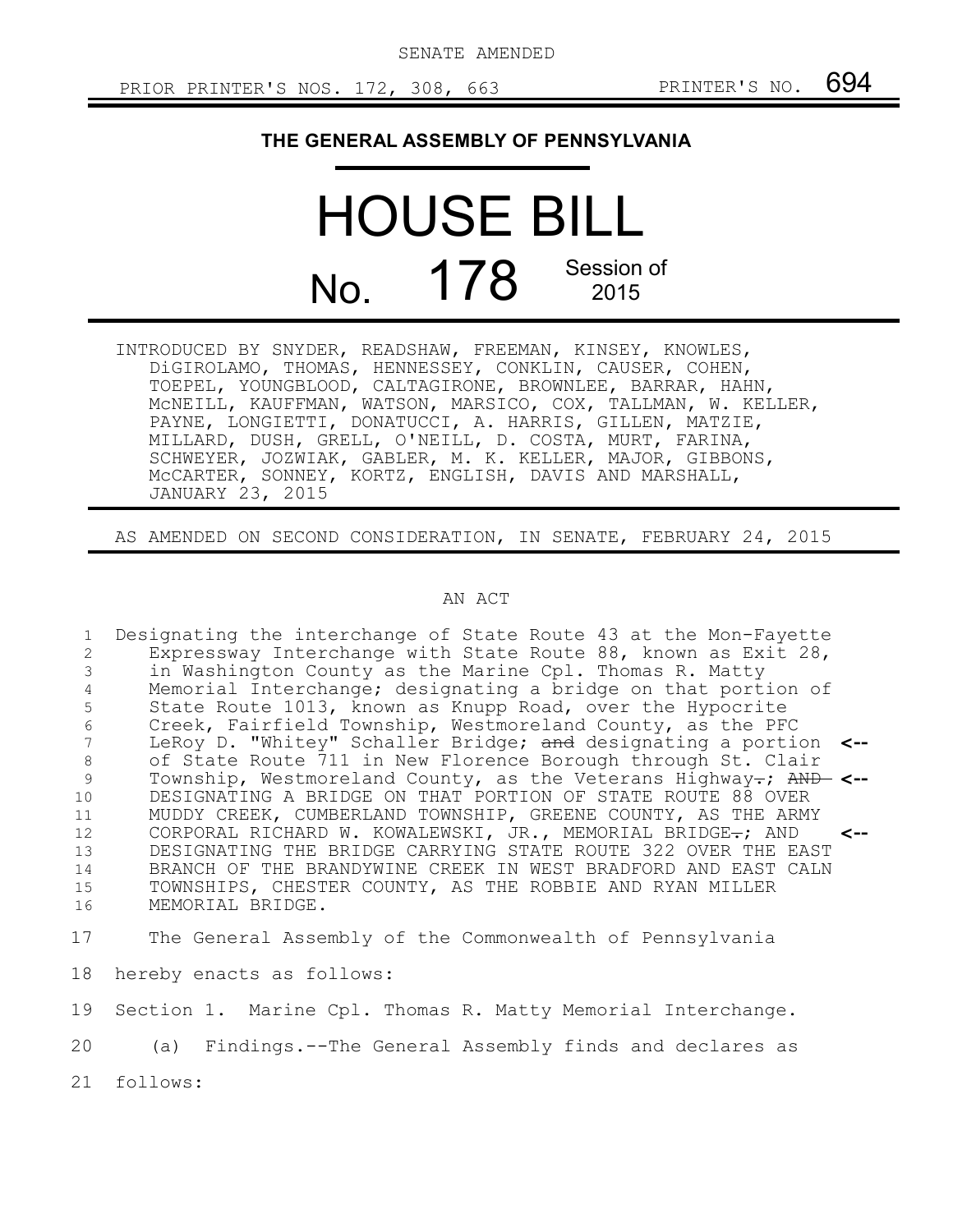(1) Thomas Richard Matty was born on October 4, 1945, in Denbo, Pennsylvania. 1 2

(2) He was a 1963 graduate of Bethlehem Center High School where he excelled in many sports, especially baseball. He received a business administration degree from the Educational Institute of Pittsburgh in 1965. 3 4 5 6

(3) Thomas R. Matty enlisted in the United States Marine Corps in 1966. He attended boot camp training at Parris Island and additional training at Camp Lejeune and at El Toro, California. He arrived in Vietnam on November 9, 1967. 7 8 9 10

(4) Marine Cpl. Thomas R. Matty made the ultimate sacrifice for his country when he was killed in the vicinity of Quang Nam Province in South Vietnam on December 21, 1967,at 22 years of age. 11 12 13 14

(5) Bethlehem Center High School continues to honor Marine Cpl. Thomas R. Matty by giving an award to a senior class member in his honor. 15 16 17

(b) Designation.--The interchange of State Route 43 in Washington County at the Mon-Fayette Expressway Interchange with State Route 88, known as Exit 28, is hereby designated the Marine Cpl. Thomas R. Matty Memorial Interchange. 18 19 20 21

(c) Signs.--The Pennsylvania Turnpike Commission shall erect and maintain appropriate signs displaying the name of the interchange. 22 23 24

Section 2. PFC LeRoy D. "Whitey" Schaller Memorial Bridge. (a) Designation.--The bridge located on State Route 1013, known as Knupp Road, over the Hypocrite Creek, in Fairfield Township, Westmoreland County, is hereby designated the PFC LeRoy D. "Whitey" Schaller Bridge. 25 26 27 28 29

(b) Signs.--The Department of Transportation shall erect and 20150HB0178PN0694 - 2 -30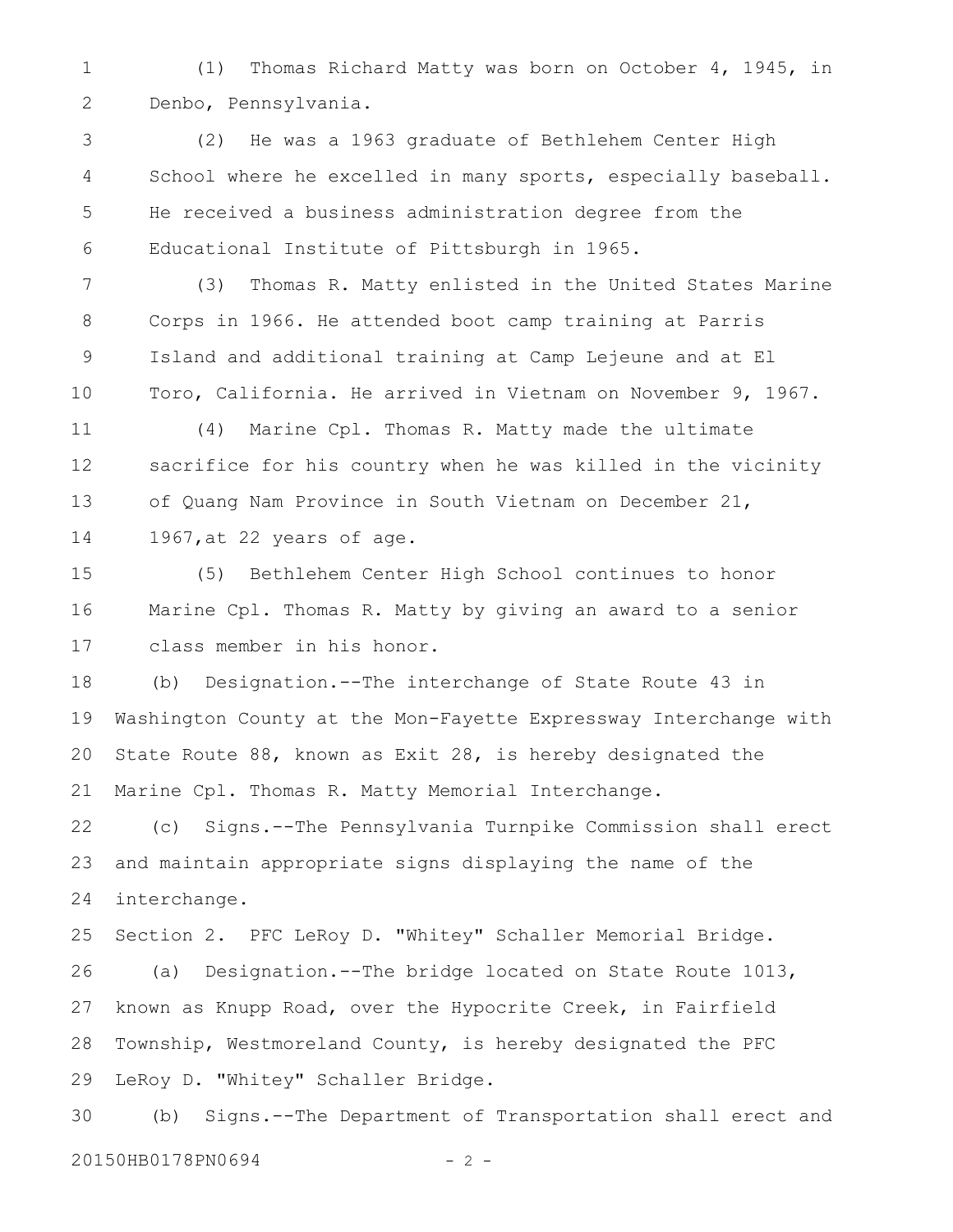maintain appropriate signs displaying the name of the bridge to traffic in both directions on the bridge. 1 2

Section 3. Veterans Highway. 3

(a) Designation.--The portion of State Route 711 commencing at the intersection of Ligonier Street and 13th Street in New Florence Borough, Westmoreland County, and continuing through St. Clair Township at the Seward Borough line, is hereby designated the Veterans Highway. 4 5 6 7 8

(b) Signs.--The Department of Transportation shall erect and maintain appropriate signs displaying the name of the highway to traffic in both directions on the highway. 9 10 11

SECTION 4. ARMY CORPORAL RICHARD W. KOWALEWSKI, JR., MEMORIAL BRIDGE. **<--** 12 13

(A) FINDINGS.--THE GENERAL ASSEMBLY FINDS AND DECLARES AS FOLLOWS: 14 15

(1) RICHARD W. KOWALEWSKI, JR., WAS BORN ON MARCH 31, 1973, IN WAYNESBURG. 16 17

(2) RICHARD W. KOWALEWSKI, JR., ENLISTED IN THE UNITED STATES ARMY AND COMPLETED BASIC TRAINING IN JUNE 1992. 18 19

(3) CORPORAL KOWALEWSKI WAS LATER ASSIGNED TO THE 3RD BATTALION, 75TH RANGER REGIMENT. 20 21

(4) AS PART OF A UNITED NATIONS PEACE KEEPING OPERATION, CORPORAL KOWALEWSKI WAS DEPLOYED TO SOMALIA IN AUGUST 1993. 22 23

(5) ON OCTOBER 3, 1993, CORPORAL KOWALEWSKI, ALONG WITH 17 OTHER MEN, WERE KILLED IN THE BATTLE OF MOGADISHU. DURING THE BATTLE, A GROUP OF SOMALIS, ARMED WITH AUTOMATIC WEAPONS AND ROCKET-PROPELLED GRENADES, AMBUSHED CORPORAL KOWALEWSKI'S CONVOY WHILE IN ROUTE TO RESCUE DOWNED PILOTS OF A BLACK HAWK HELICOPTER. 24 25 26 27 28 29

(6) THE ENCOUNTER HAS BEEN DESCRIBED AS ONE OF OUR 20150HB0178PN0694 - 3 -30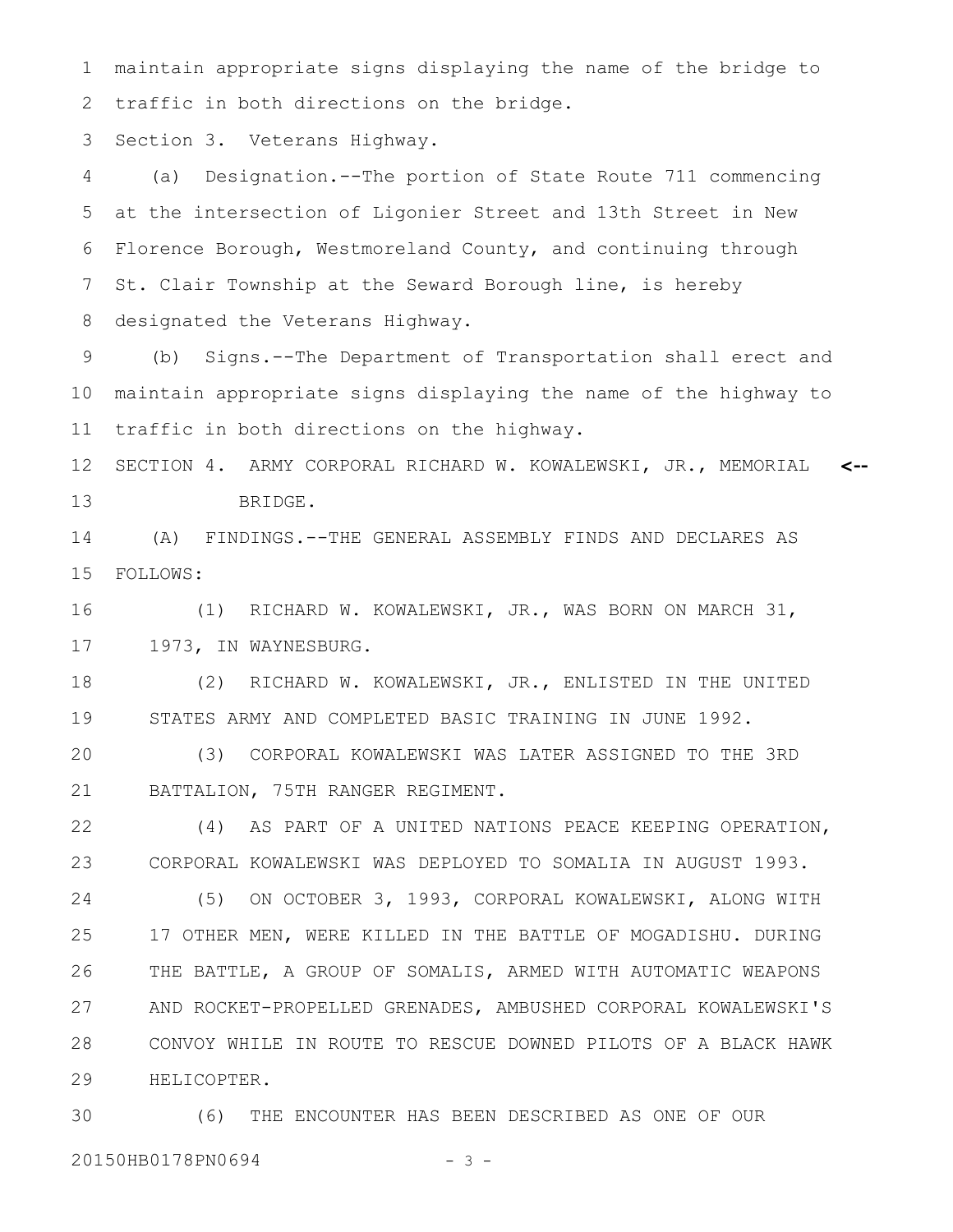COUNTRY'S MOST VIOLENT FIREFIGHTS SINCE VIETNAM. THE BATTLE WAS LATER DEPICTED IN THE FAMOUS NOVEL AND MOVIE "BLACK HAWK DOWN." 1 2 3

(7) FOR HIS HEROIC ACTIONS DURING BATTLE, CORPORAL KOWALEWSKI WAS AWARDED THE BRONZE STAR MEDAL WITH VALOR AND THE PURPLE HEART. 4 5 6

(B) DESIGNATION.--THE BRIDGE LOCATED ON STATE ROUTE 88 IN CUMBERLAND TOWNSHIP, GREENE COUNTY, SECTION Q10, SEGMENT 0300/0000, STRUCTURE NUMBER S-31843, OVER MUDDY CREEK IS HEREBY DESIGNATED THE ARMY CORPORAL RICHARD W. KOWALEWSKI, JR., 10 MEMORIAL BRIDGE. 11 7 8 9

(C) SIGNS.--THE DEPARTMENT OF TRANSPORTATION SHALL ERECT AND MAINTAIN APPROPRIATE SIGNS WHICH SHALL DISPLAY THE NAME OF THE 13 14 BRIDGE DESIGNATED IN SUBSECTION (B). 12

**<--**

15 SECTION 5. ROBBIE AND RYAN MILLER MEMORIAL BRIDGE.

(A) FINDINGS.--THE GENERAL ASSEMBLY FINDS AND DECLARES AS FOLLOWS: 17 16

(1) BROTHERS ROBERT "ROBBIE" AND RYAN MILLER WERE VERY WELL-RESPECTED IN THEIR COMMUNITY FOR THEIR COURAGEOUS DEVOTION TO EMERGENCY RESPONSE. 18 19 20

(2) ROBBIE AND RYAN MILLER SERVED AS VOLUNTEER FIREFIGHTERS FOR THE WEST BRADFORD FIRE COMPANY, THE WEST CHESTER GOOD WILL FIRE COMPANY AND THE EAST BRANDYWINE FIRE COMPANY. 24 21 22 23

(3) ROBBIE MILLER WAS KILLED IN A MOTORCYCLE ACCIDENT ON MAY 2, 2013. 25 26

(4) TRAGICALLY, RYAN MILLER WAS ALSO KILLED IN A MOTORCYCLE ACCIDENT ON JULY 19, 2014. 27 28

(B) DESIGNATION.--THE BRIDGE CARRYING STATE ROUTE 322 OVER THE EAST BRANCH OF THE BRANDYWINE CREEK IN WEST BRADFORD AND 3029